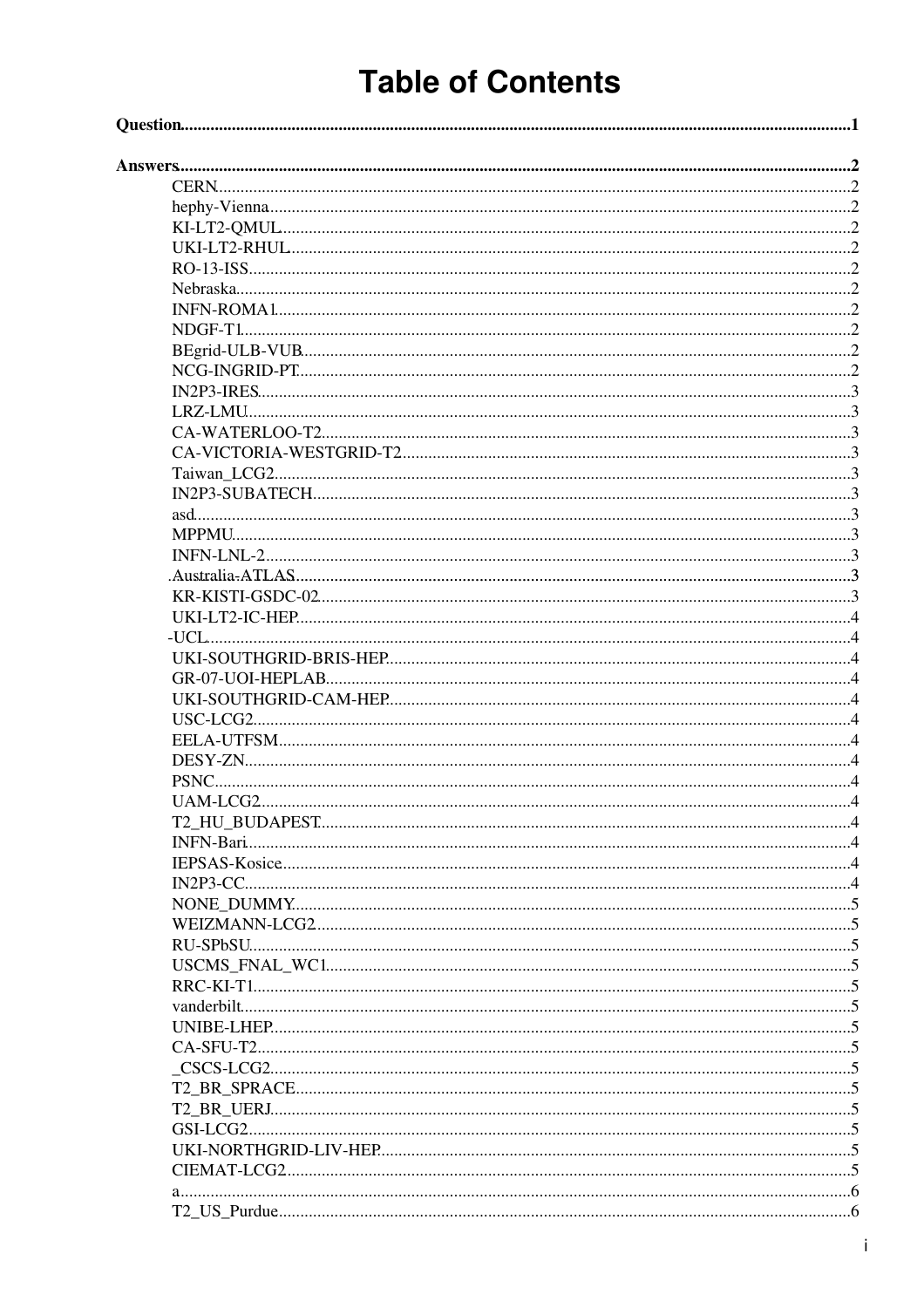# **Table of Contents**

| <b>Answers</b> |  |
|----------------|--|
|                |  |
|                |  |
|                |  |
|                |  |
|                |  |
|                |  |
|                |  |
|                |  |
|                |  |
|                |  |
|                |  |
|                |  |
|                |  |
|                |  |
|                |  |
|                |  |
|                |  |
|                |  |
|                |  |
|                |  |
|                |  |
|                |  |
|                |  |
|                |  |
|                |  |
|                |  |
|                |  |
|                |  |
|                |  |
|                |  |
|                |  |
|                |  |
|                |  |
|                |  |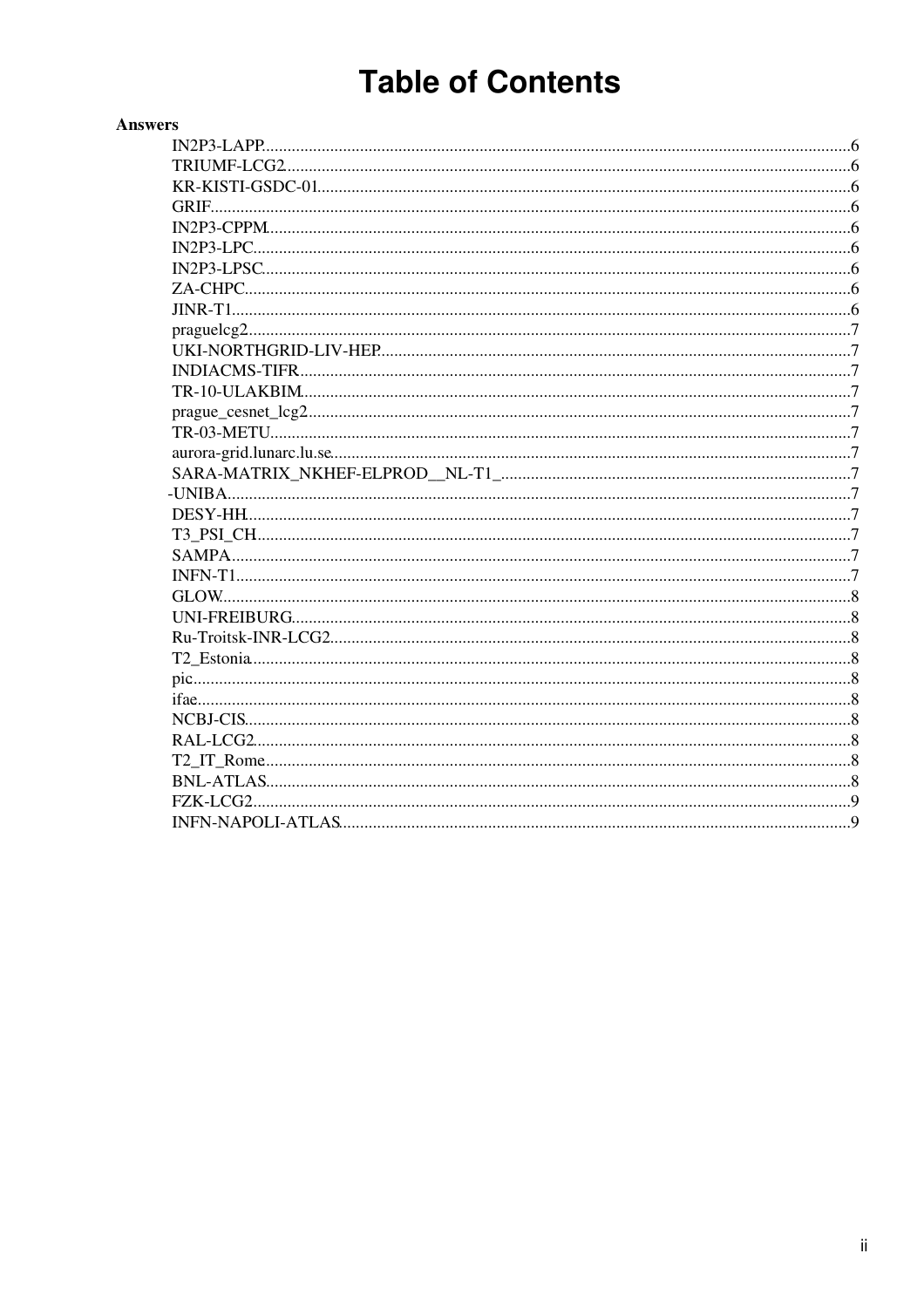# <span id="page-2-0"></span>**Question**

Question 4. If you want to, please let us know what is the approximate effort (in terms of FTEs) needed to support storage at your site, as is currently deployed and at the current capacity? If it makes sense, you may split the effort between any VO-specific support effort and generic (VO agnostic) effort.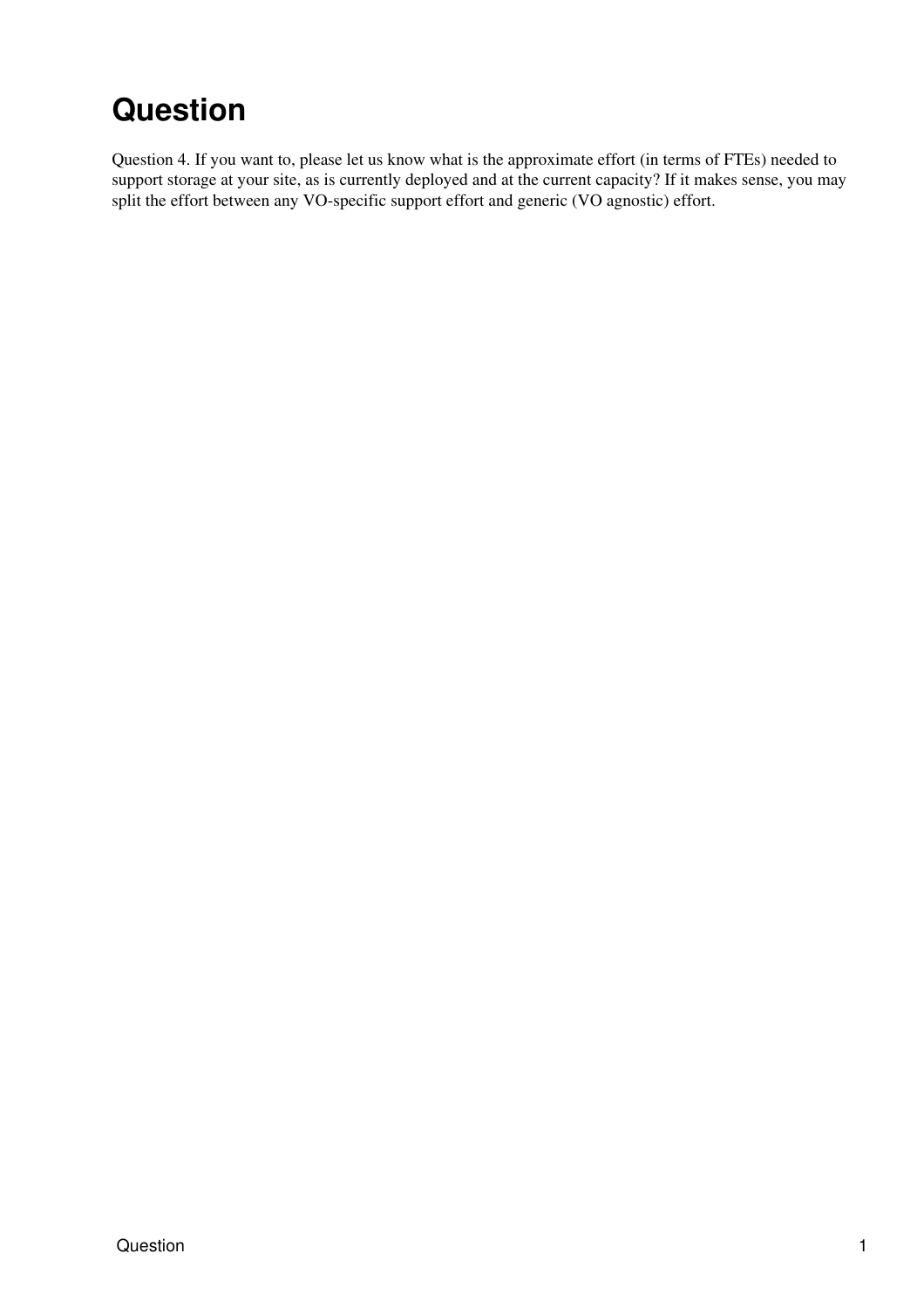# <span id="page-3-0"></span>**Answers**

# <span id="page-3-1"></span>**CERN**

EOS - Difficult to quantify and not very representative (complex mix of dev, ops and fabric management).

Ceph - ~2 FTE on operations

Castor - ~2FTE across disk and tape ops

### <span id="page-3-2"></span>**hephy-Vienna**

0.5 FTE.

## <span id="page-3-3"></span>**KI-LT2-QMUL**

2/3 FTE (including procurement, installation, configuration, maintainance)

### <span id="page-3-4"></span>**UKI-LT2-RHUL**

0.25 FTE

### <span id="page-3-5"></span>**RO-13-ISS**

### <span id="page-3-6"></span>**Nebraska**

Storage support varies from week to week. It likely averages between .25 to .5 FTE. When we commission new storage devices that can be a bit time consuming but the bulk of our storage effort is in monitoring and replacing failed media.

### <span id="page-3-7"></span>**INFN-ROMA1**

About 0.5 FTE

#### <span id="page-3-8"></span>**NDGF-T1**

 $\overline{2}$ 

### <span id="page-3-9"></span>**BEgrid-ULB-VUB**

0.8 FTE

### <span id="page-3-10"></span>**NCG-INGRID-PT**

1 FTE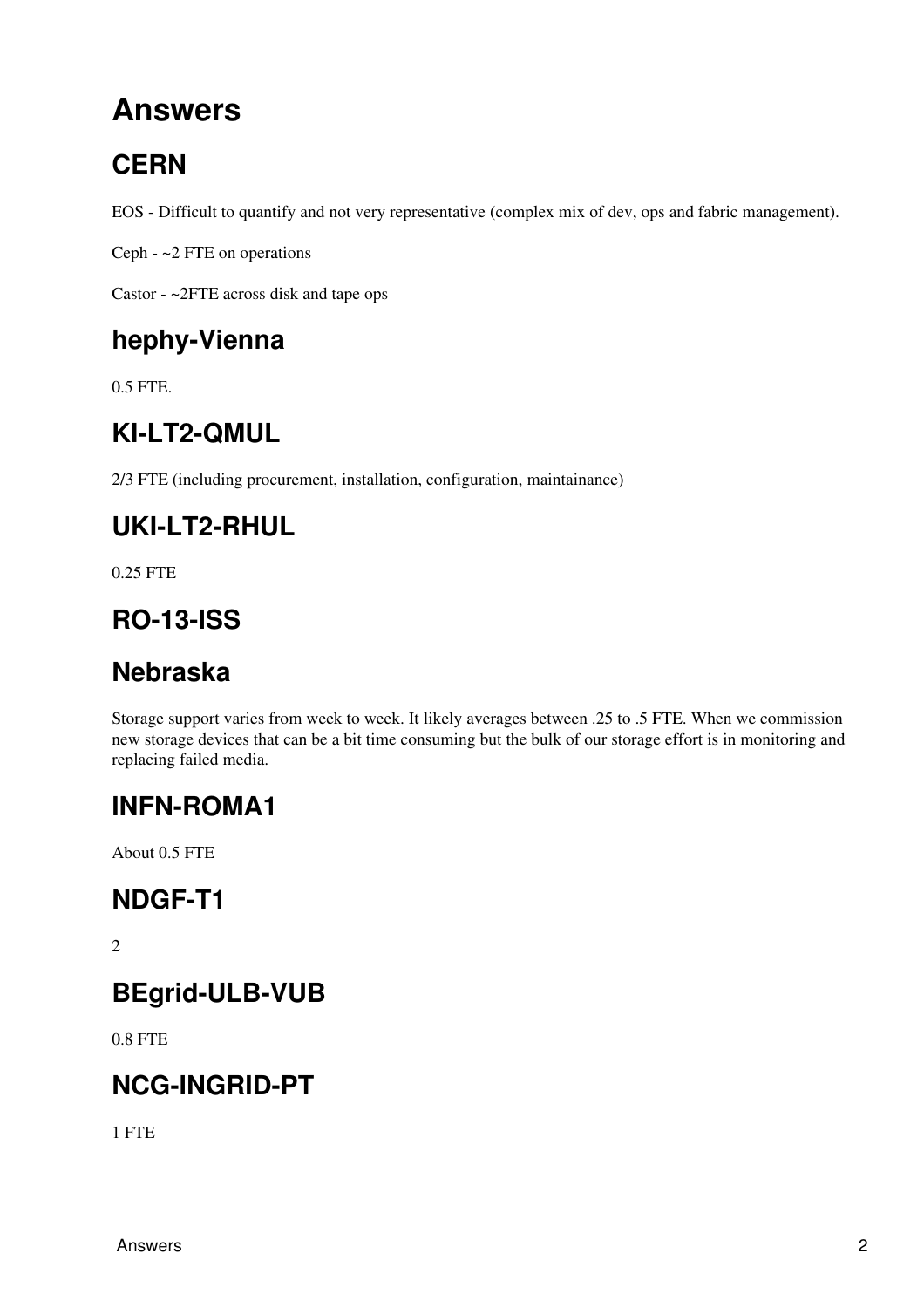#### <span id="page-4-0"></span>**[IN2P3](https://twiki.cern.ch/twiki/bin/view/LCG/IN2P3)-IRES**

The effort required to provide the storage is very low, as most of the actions are automatized. It is less than 0.2 FTE.

### <span id="page-4-1"></span>**LRZ-LMU**

1.0

### <span id="page-4-2"></span>**CA-WATERLOO-T2**

1 FTE (main support 0.8 FTE for grid admin + 0.2 of other sys admins)

### <span id="page-4-3"></span>**CA-VICTORIA-WESTGRID-T2**

.5

## <span id="page-4-4"></span>**Taiwan\_LCG2**

1. We will need at least two FTEs to maintain our storage system. However, the idea FTE will be three. 2. Yes, it kinda makes sense to split effort between specific VO support and generic support.

## <span id="page-4-5"></span>**[IN2P3](https://twiki.cern.ch/twiki/bin/view/LCG/IN2P3)-SUBATECH**

If we evaluate managing the storage at 50% of the effort for the site, this would be 0.5 FTE or less

#### <span id="page-4-6"></span>**asd**

#### <span id="page-4-7"></span>**MPPMU**

.5 FTE 3PB

#### <span id="page-4-8"></span>**INFN-LNL-2**

### <span id="page-4-9"></span>**Australia-ATLAS**

0.3

0.2 FTE for hardware support only. Central management performed by NDGF-T1 team.

### <span id="page-4-10"></span>**KR-KISTI-GSDC-02**

VO-specific support effort : generic effort = 20:80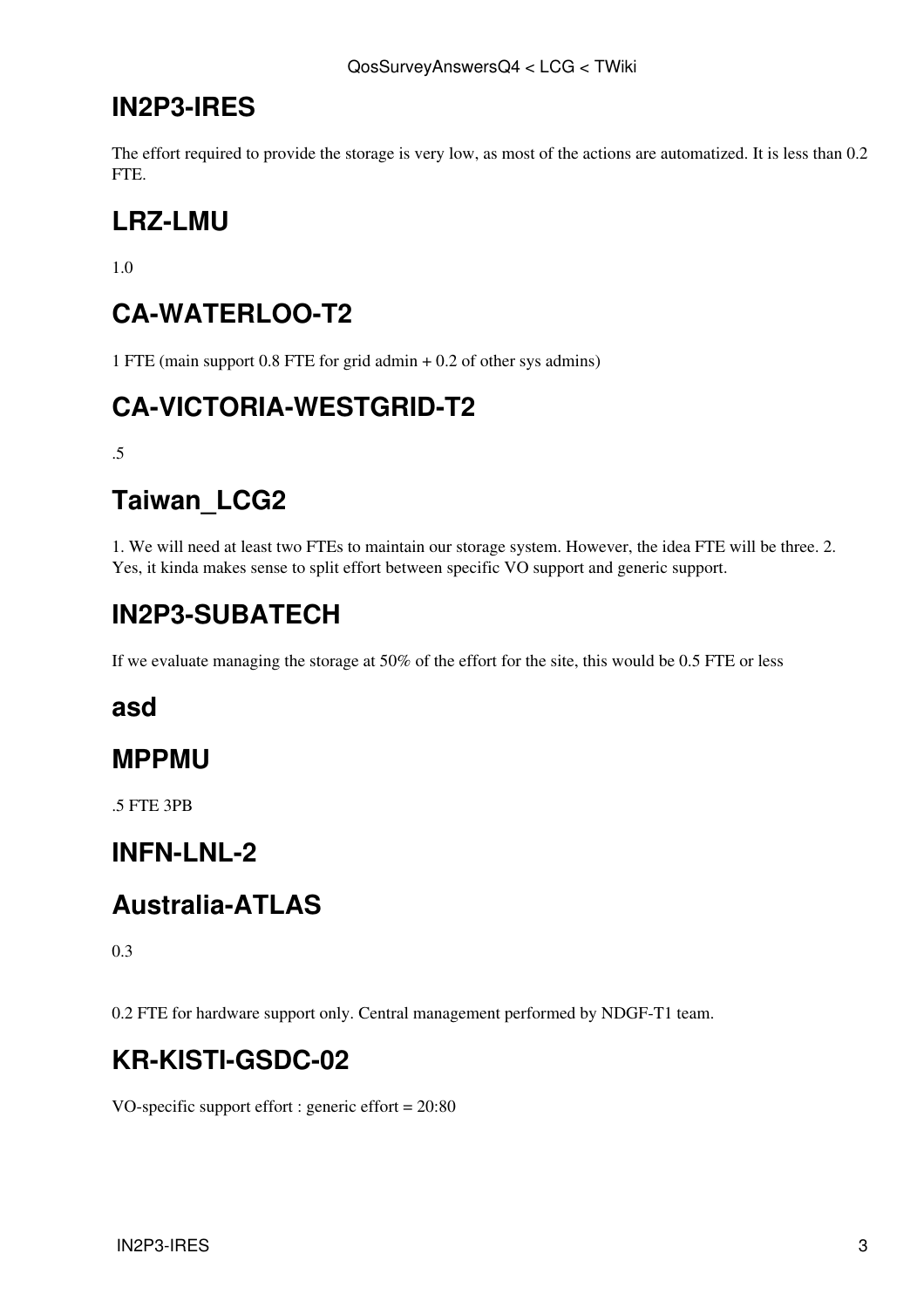#### <span id="page-5-0"></span>**UKI-LT2-IC-HEP**

0.5

## <span id="page-5-1"></span>**-UCL**

## <span id="page-5-2"></span>**UKI-SOUTHGRID-BRIS-HEP**

0.5

### <span id="page-5-3"></span>**GR-07-UOI-HEPLAB**

### <span id="page-5-4"></span>**UKI-SOUTHGRID-CAM-HEP**

Approx 0.3FTE (all generic)

### <span id="page-5-5"></span>**USC-LCG2**

### <span id="page-5-6"></span>**EELA-UTFSM**

### <span id="page-5-7"></span>**DESY-ZN**

0.2

# <span id="page-5-8"></span>**PSNC**

2FTE, but it will be extended due to specifiv VO requests

# <span id="page-5-9"></span>**UAM-LCG2**

0.5 FTEs

# <span id="page-5-10"></span>**T2\_HU\_BUDAPEST**

# <span id="page-5-11"></span>**INFN-Bari**

0.5 FTE

# <span id="page-5-12"></span>**IEPSAS-Kosice**

approximate effort (in terms of FTEs) needed to support storage : 2 current capacity : 1

# <span id="page-5-13"></span>**[IN2P3](https://twiki.cern.ch/twiki/bin/view/LCG/IN2P3)-CC**

It is no easy to answer to this question, because we also provide many other storage solutions for non WLCG experiments, sometimes with the same technology (dcache, xrootd) and sometime not (Irods, GPFS,). Storage team is in charge to provide this full set of solution and the split cannot be done easily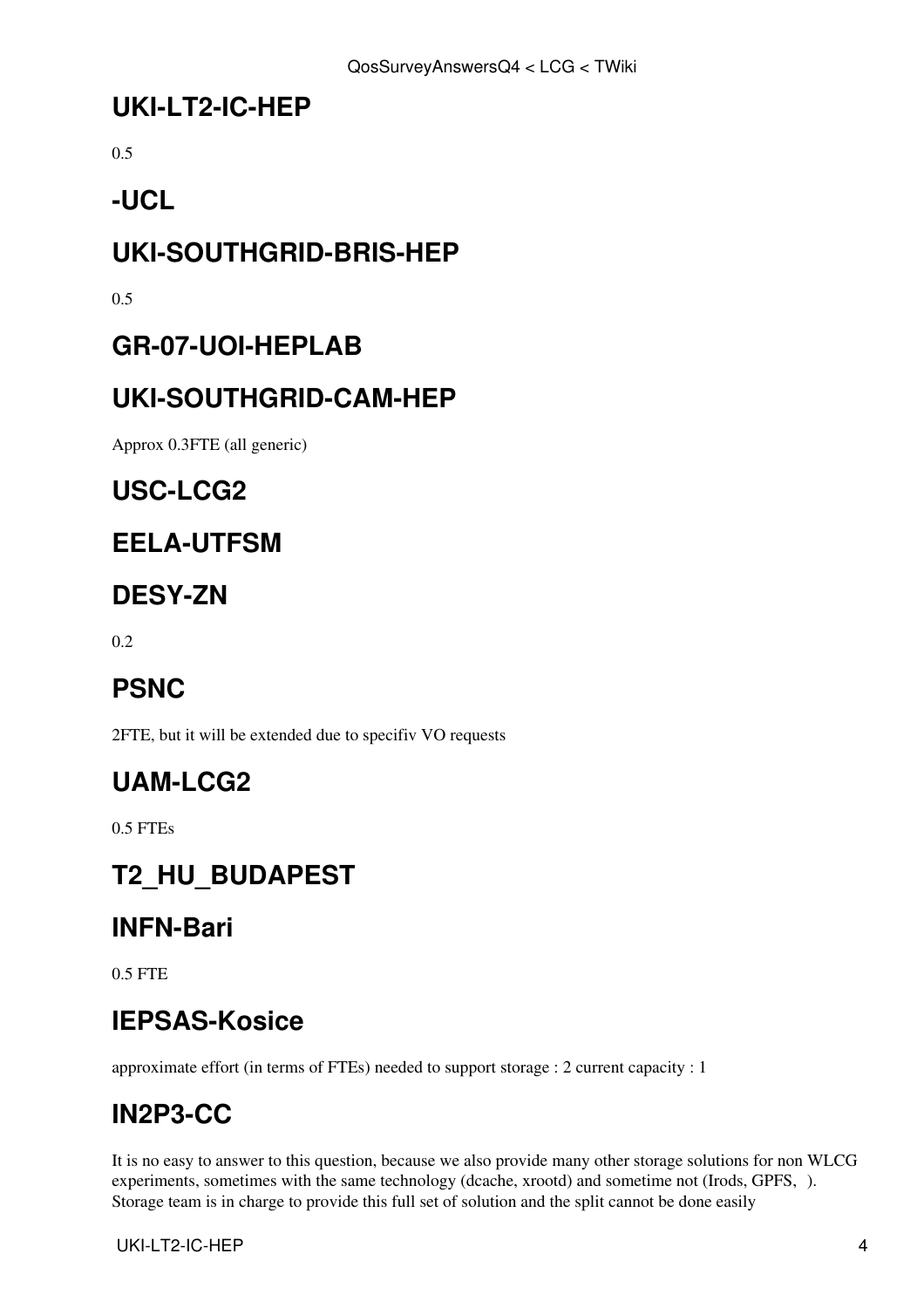### <span id="page-6-0"></span>**NONE\_DUMMY**

blah

### <span id="page-6-1"></span>**WEIZMANN-LCG2**

10%

### <span id="page-6-2"></span>**RU-SPbSU**

# <span id="page-6-3"></span>**USCMS\_FNAL\_WC1**

Approximately 3 FTE supporting hardware, services for disk storage (questions seem to imply we're only talking about disk here.

### <span id="page-6-4"></span>**RRC-KI-T1**

#### <span id="page-6-5"></span>**vanderbilt**

1.0

#### <span id="page-6-6"></span>**UNIBE-LHEP**

# <span id="page-6-7"></span>**CA-SFU-T2**

about 0.1 FTE (we've had many problems with dcache lately), for 3 VOs

### <span id="page-6-8"></span>**\_CSCS-LCG2**

1.5 FTE

### <span id="page-6-9"></span>**T2\_BR\_SPRACE**

# <span id="page-6-10"></span>**T2\_BR\_UERJ**

1FTE

### <span id="page-6-11"></span>**GSI-LCG2**

About 3-4 FTEs including also the maintainance of the Lustre backend.

### <span id="page-6-12"></span>**UKI-NORTHGRID-LIV-HEP**

### <span id="page-6-13"></span>**CIEMAT-LCG2**

Aggregating the effort required for hardware-related tasks (deployment and maintenance), O.S. installations, middleware deployment and management, and general operation tasks, probably ~2 FTEs are required to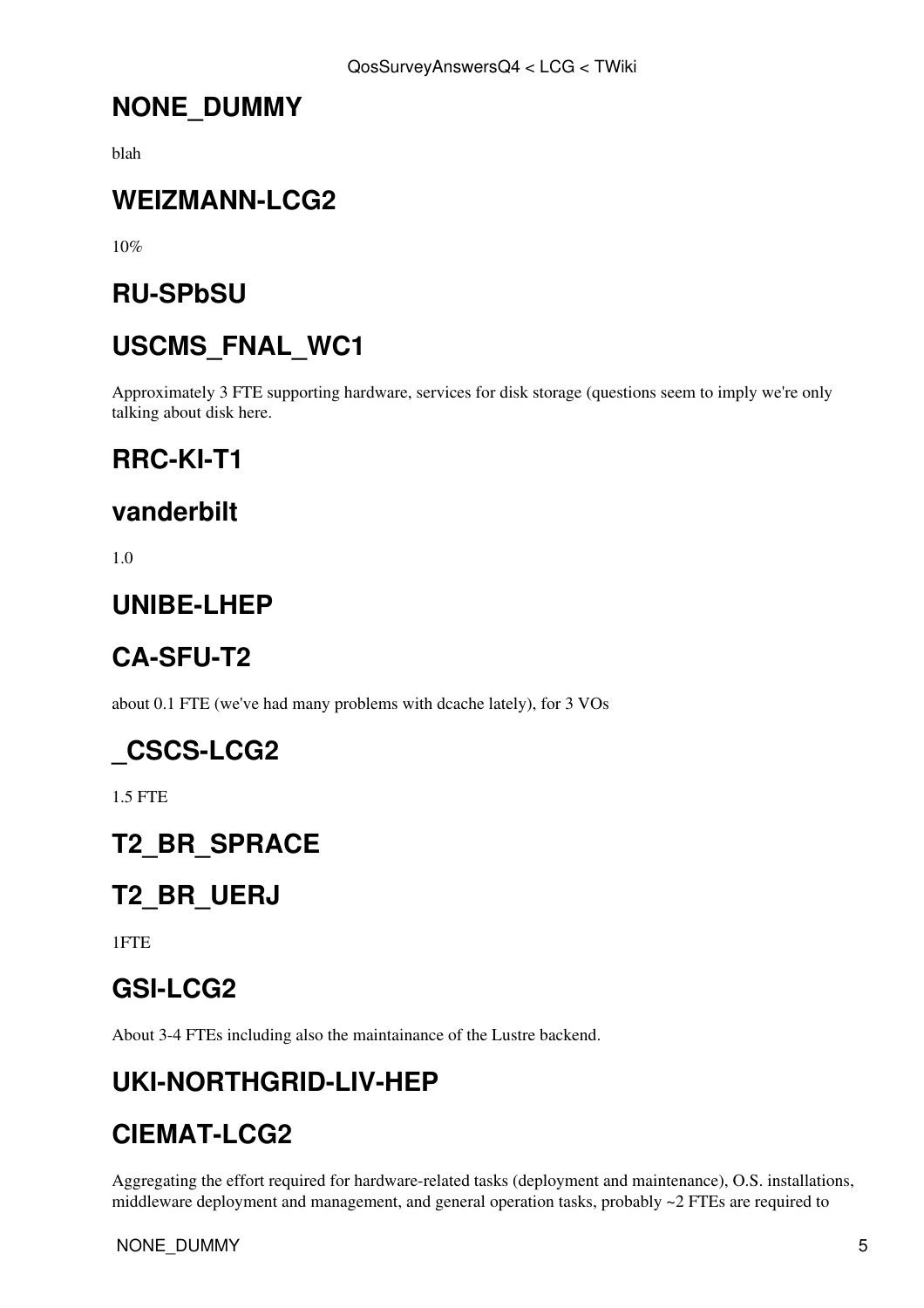support storage (this does not include networking-related activities). In our case, CMS represents ~90% of storage usage, and probably supporting other (basically, local) communities only adds ~10% of additional effort.

<span id="page-7-0"></span>**a**

# <span id="page-7-1"></span>**T2\_US\_Purdue**

25%

# <span id="page-7-2"></span>**[IN2P3](https://twiki.cern.ch/twiki/bin/view/LCG/IN2P3)-LAPP**

0.8 FTE should be agnostic but, in reality, it is more ATLAS-specific in the sense that 90 % of the total capacity is for ATLAS

## <span id="page-7-3"></span>**TRIUMF-LCG2**

Overall, a baseline of 2 FTEs to support all aspects of the Tier-1 storage infrastructure. We only support ATLAS.

# <span id="page-7-4"></span>**KR-KISTI-GSDC-01**

As mentioned above, since we are only supporting ALICE VO now, we cannot split our effort into different VOs. Currently we have 1.5 FTEs for storage management and operations: 1 FTE for storage hardware (daily maintenance, hardware procurement, installation and configuration, vendor contact, etc.) and 0.5 FTE for storage operation [\(XRootD](https://twiki.cern.ch/twiki/bin/edit/LCG/XRootD?topicparent=LCG.QosSurveyAnswersQ4;nowysiwyg=1) and EOS maintenance and operations, update and upgrade, etc.)

# <span id="page-7-5"></span>**GRIF**

0.8 FTE

### <span id="page-7-6"></span>**[IN2P3](https://twiki.cern.ch/twiki/bin/view/LCG/IN2P3)-CPPM**

#### <span id="page-7-7"></span>**[IN2P3](https://twiki.cern.ch/twiki/bin/view/LCG/IN2P3)-LPC**

0.5 FTE

### <span id="page-7-8"></span>**[IN2P3](https://twiki.cern.ch/twiki/bin/view/LCG/IN2P3)-LPSC**

ATLAS and ALICE VO support  $\Rightarrow$  FTE  $\sim 0.3$ 

# <span id="page-7-9"></span>**ZA-CHPC**

0.1

# <span id="page-7-10"></span>**JINR-T1**

3 FTE

CIEMAT-LCG2 6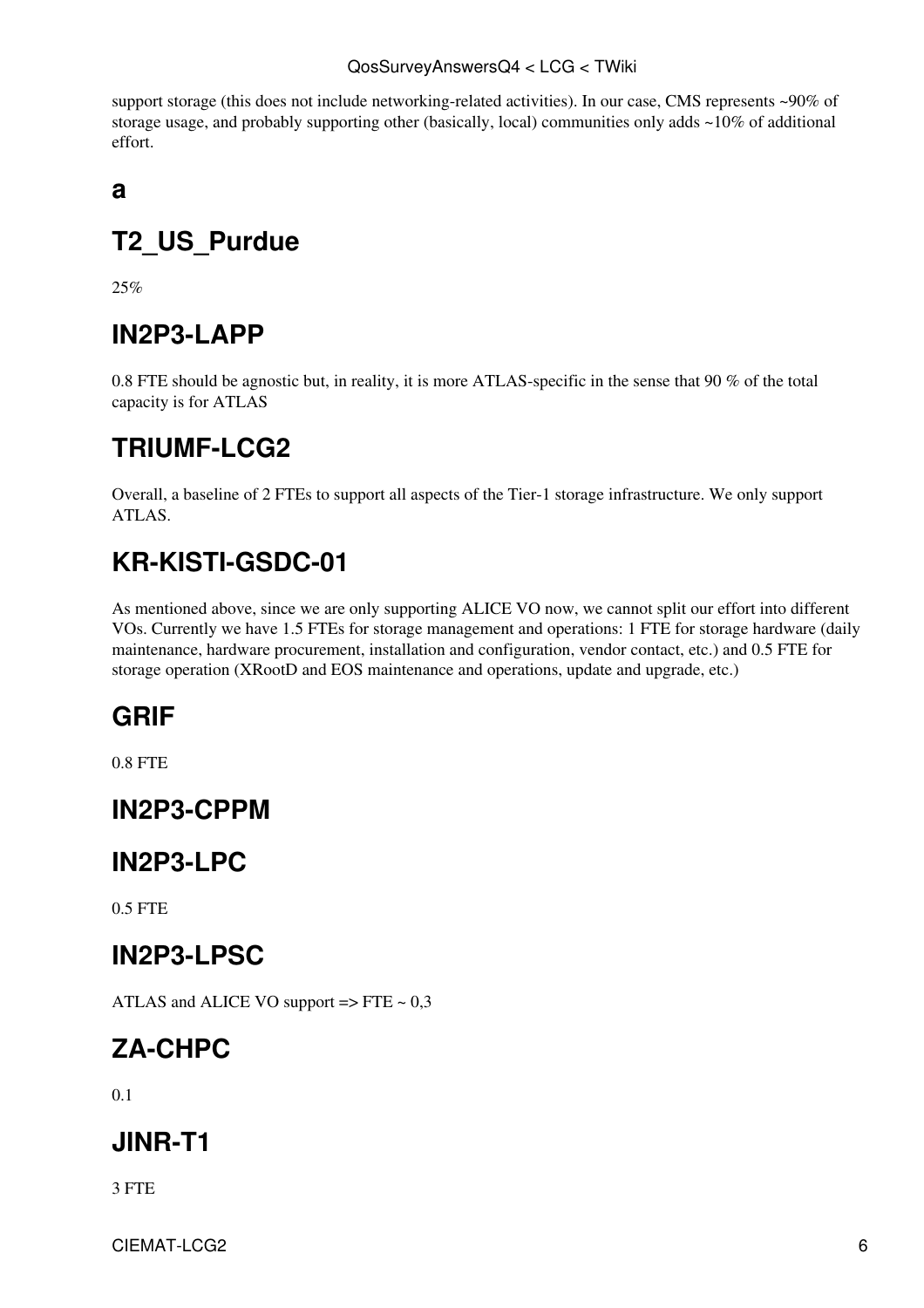### <span id="page-8-0"></span>**praguelcg2**

2 FTEs

# <span id="page-8-1"></span>**UKI-NORTHGRID-LIV-HEP**

Approximately 0.25FTE, mostly maintaining the current system.

# <span id="page-8-2"></span>**INDIACMS-TIFR**

Entire site managed by 2 Admins

# <span id="page-8-3"></span>**TR-10-ULAKBIM**

0,2

### <span id="page-8-4"></span>**prague\_cesnet\_lcg2**

0.5FTE

### <span id="page-8-5"></span>**TR-03-METU**

0,2

#### <span id="page-8-6"></span>**aurora-grid.lunarc.lu.se**

### <span id="page-8-7"></span>**SARA-MATRIX\_NKHEF-ELPROD\_\_NL-T1\_**

1 VO agnostic, 0.7 VO specific

### <span id="page-8-8"></span>**-UNIBA**

# <span id="page-8-9"></span>**DESY-HH**

# <span id="page-8-10"></span>**T3\_PSI\_CH**

1 FTE for the whole support of T3

### <span id="page-8-11"></span>**SAMPA**

10FTE per day

### <span id="page-8-12"></span>**INFN-T1**

4 FTE fo SW and HW support + 2 FTE for VO specific support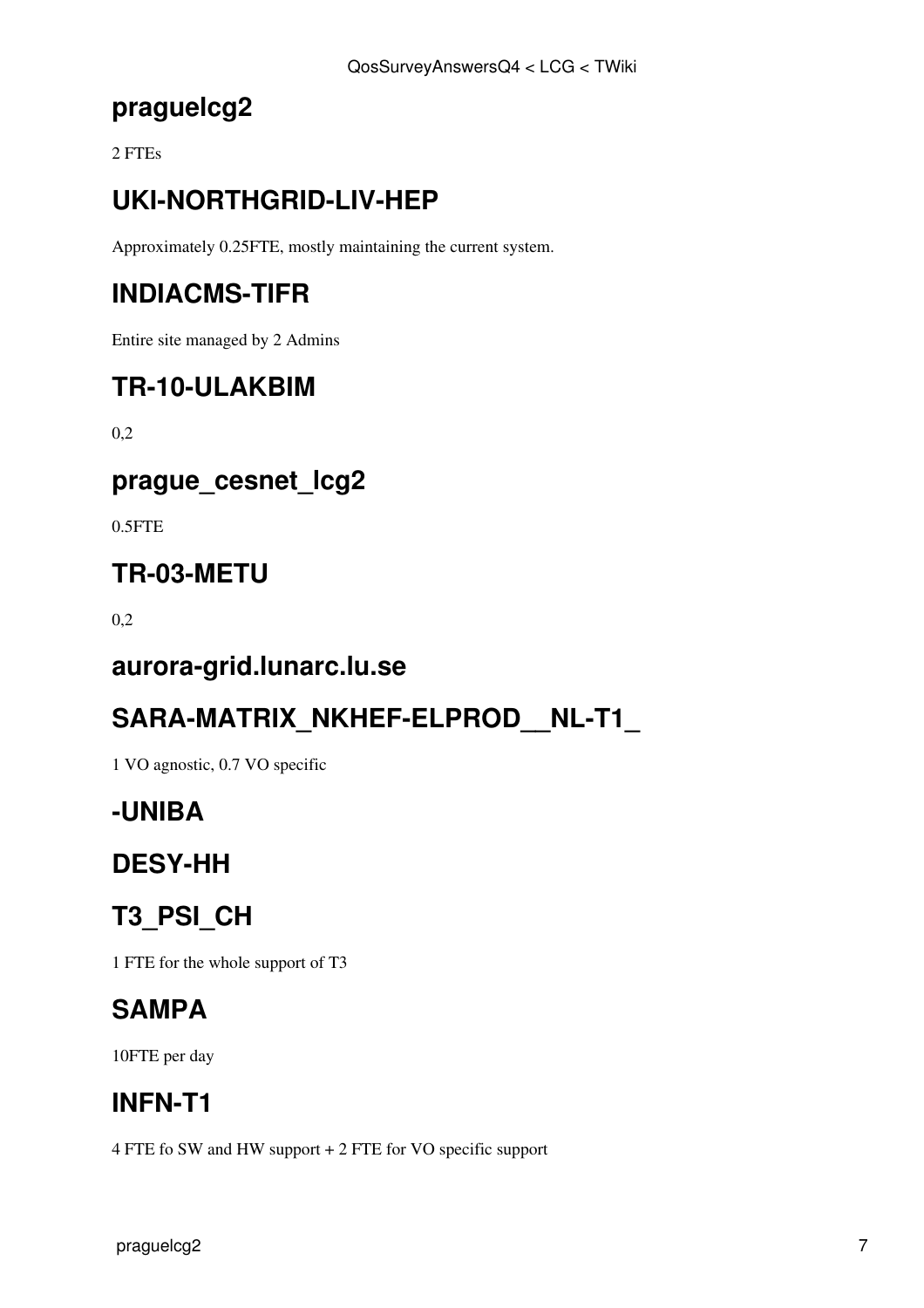### <span id="page-9-0"></span>**GLOW**

0.5

### <span id="page-9-1"></span>**UNI-FREIBURG**

n.a.

## <span id="page-9-2"></span>**Ru-Troitsk-INR-LCG2**

## <span id="page-9-3"></span>**T2\_Estonia**

HDFS needs from time to time disk swap if disk fails otherwise it run quite well and no maintenance required very often. Ceph has/have still multiple problem with load/configuration and needs more attention. Hard to say how much time. Depends on problem/incident.

### <span id="page-9-4"></span>**pic**

Approximately, we do have 1.5 FTEs to operate disk and tape resources. Regular system updates are VO-agnostic, and they require time for testing and validating, before applying changes and/or deploy new versions. New hardware installations might be VO-dependent (indeed, 75% of the disk resources deployed are used by the LHC). Tape recycles/repacks are VO-dependent, however the deployed tools are VO-agnostic. We would say 60-40 for VO-specific and VO-agnostic effort can apply in our case.

#### <span id="page-9-5"></span>**ifae**

The ifae site is hosted at PIC. Approximately, we do have 1.5 FTEs to operate disk and tape resources. Regular system updates are VO-agnostic, and they require time for testing and validating, before applying changes and/or deploy new versions. New hardware installations might be VO-dependent (indeed, 75% of the disk resources deployed are used by the LHC). Tape recycles/repacks are VO-dependent, however the deployed tools are VO-agnostic. We would say 60-40 for VO-specific and VO-agnostic effort can apply in our case.

### <span id="page-9-6"></span>**NCBJ-CIS**

Not much - 0.1 FTE for all grid related activities.

### <span id="page-9-7"></span>**[RAL-](https://twiki.cern.ch/twiki/bin/view/LCG/RAL)LCG2**

Echo: 2.5 FTE Castor 2.1 FTE

# <span id="page-9-8"></span>**T2\_IT\_Rome**

# <span id="page-9-9"></span>**BNL-ATLAS**

N/A